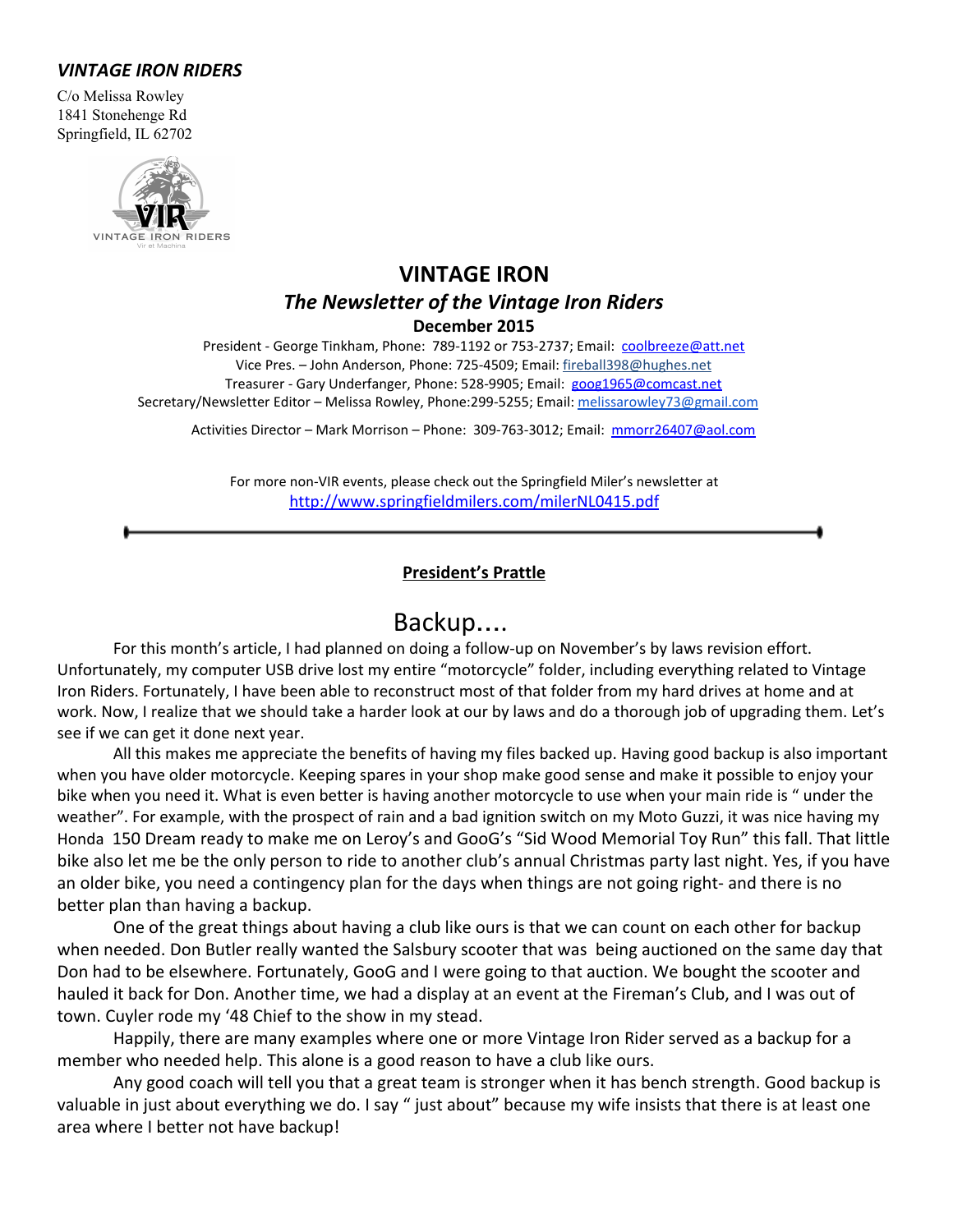### **2016 Dues**

With the arrival of the new year. This means annual dues are due in January no later than February.

# **3ndAnnual Bike Show**

The Bike Show Committee holds it monthly meetings the first Tuesday of the month at Bernie and Betty's on Spring St in Springfield at 6pm. Everyone is welcome join the group.

### **Treasurer's Report**

The JWMF has a balance of \$2058.50 and the General Fund has a balance of \$3256.97. The total balance is \$5315.47. The JWMF is nearly maxed out (\$2500 max balance).

### **VIR Christmas Party**

Christmas Party will be on Friday December 18, 2015 at 6:00 pm. Elks Club Happy hour is from 5-6. This will also be our December meeting.

### **Welcome To New Members**

the control of the control of the control of the control of the control of

No new members this month.

### **Monthly Meeting**

The monthly meeting for December will be at our Christmas Party. Same location as last year